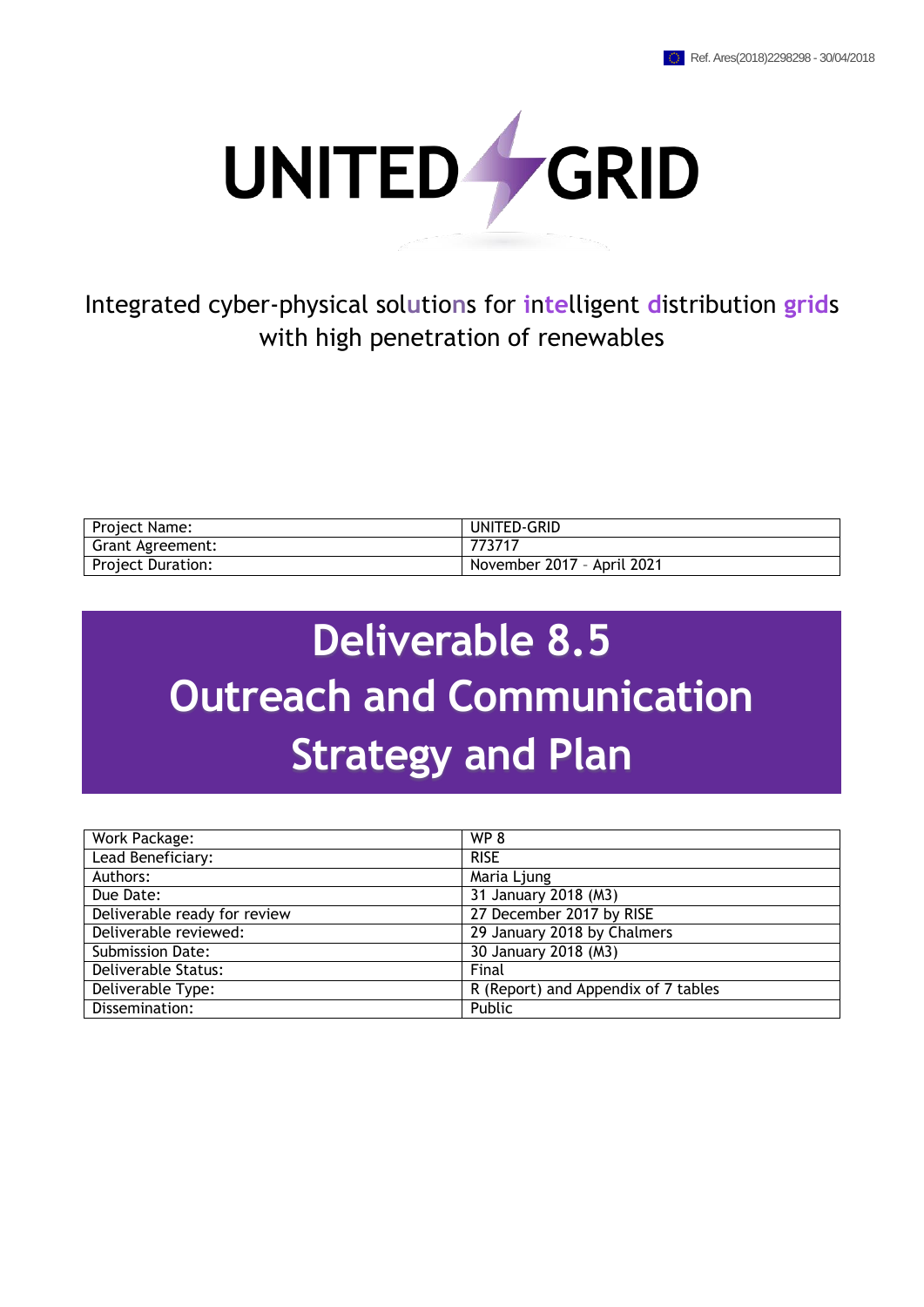<span id="page-1-0"></span>

| Version | Date   | Author      | <b>Comments</b> |
|---------|--------|-------------|-----------------|
| 1.0     | 171227 | Maria Ljung | First draft     |
| ı. ı    | 180230 | Maria Ljung | Final version   |
|         |        |             |                 |
|         |        |             |                 |

## <span id="page-1-1"></span>**Deliverable abstract**

This deliverable presents the planned communication and dissemination activities in UNITED-GRID throughout the project lifetime. The Outreach and Communication Strategy and Plan will however be evaluated and updated annually to be adjusted in view of new needs and possibilities that may arise.

#### **Copyright and legal notice**

The views expressed in this document are the sole responsibility of the authors and do not necessarily reflect the views or position of the European Commission. Neither the authors nor the UNITED-GRID Consortium are responsible for the use which might be made of the information contained in here.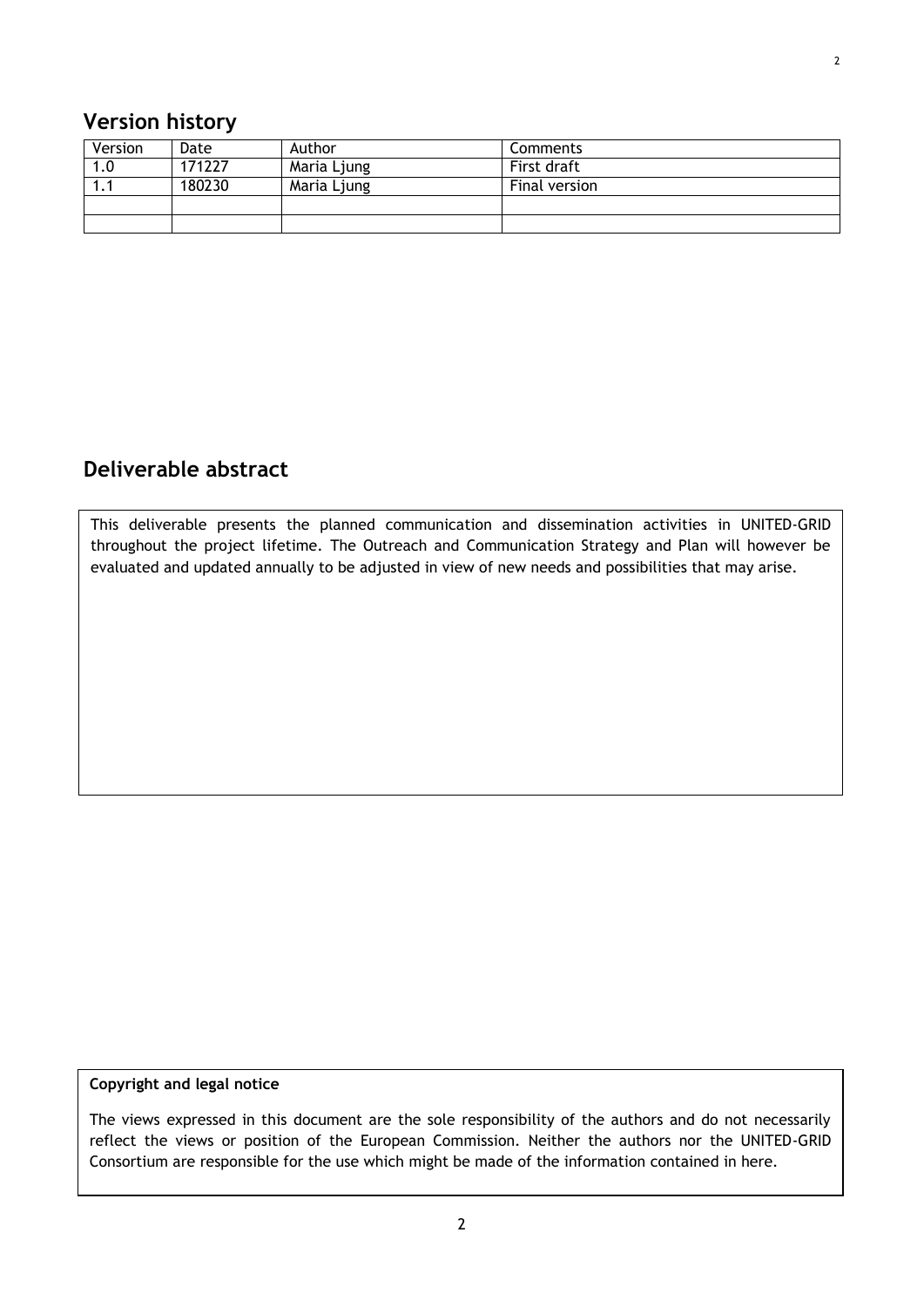#### <span id="page-2-0"></span>**Project overview**

UNITED-GRID aims to secure and optimise operation of the future intelligent distribution networks with unprecedented complexity caused by new distributed market actors along with emerging technologies such as renewable generation, energy storage, and demand resources. The project will provide integrated cyberphysical solutions, while efficiently exploiting the opportunities provided by the new actors and technologies. *The core deliverable is the UNITED-GRID tool-box that could be "plugged in" to the existing Distribution Management System (DMS) via a cross-platform for advanced energy management, grid-level control and protection*. This cross-platform allows interoperability from inverter-based DERs up to the distribution grid at the low and medium voltage levels, thus going beyond the state-of-the-art to optimise operation of the grid with real-time control solutions in a high level of automation and cyber-physical security.

The project has genuine ambitions to create impacts and to enhance the position of European member states in the development of smart grids. The core elements in this quest are:

- **Proof-of-concept and demonstration:** Developed UNITED-GRID tool-box and business models will be validated in real-life demonstration sites in Netherlands, France and Sweden which cover a majority of European market conditions. At the sites, UNITED-GRID will demonstrate the capabilities of intelligent distribution grids hosting more than 80% renewables by incorporating the advanced optimisation, control and protection tool-box, which are supported by real-time measurement systems. Such technologies with TRL in a range of 3-4 will be matured via the demonstrations up to TRL level 5-6 to address comprehensively compatibility and interoperability issues.
- **Pathways:** Upon request by directly involved stakeholders such as distribution system operators (DSOs), energy suppliers, UNITED-GRID will develop pathways that will step-by-step guide in the transition from the passive distribution grids of today to the active and intelligent distribution grids of tomorrow. The pathways incorporate technical as well as non-technical considerations such as cost-benefit, investments, business models, end-user privacy and acceptance.
- **Use and deployment:** UNITED-GRID will nourish and firmly support the utilisation and exploitation of technologies, tools, and services in distribution grids by integrating the inherent innovation chain of the partners and their networks with EU such as KIC InnoEnergy and SSERR.

#### <span id="page-2-1"></span>**Consortium**

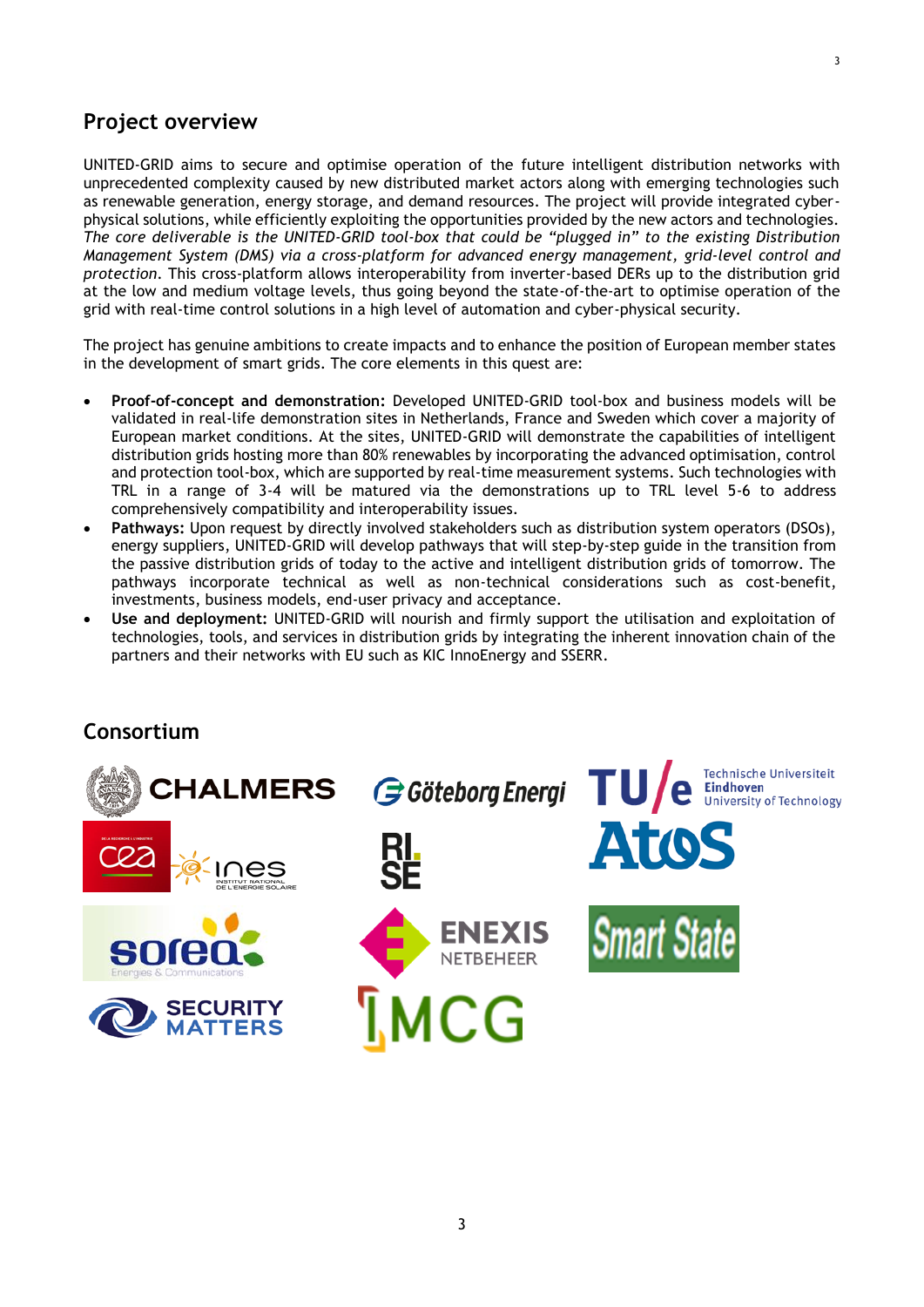# <span id="page-3-0"></span>**Table of Contents**

| 1            |  |  |  |  |  |  |
|--------------|--|--|--|--|--|--|
| $\mathbf{2}$ |  |  |  |  |  |  |
| 3            |  |  |  |  |  |  |
| 4            |  |  |  |  |  |  |
| 4.1          |  |  |  |  |  |  |
| 4.2          |  |  |  |  |  |  |
| 4.3          |  |  |  |  |  |  |
| 5.           |  |  |  |  |  |  |
| 6            |  |  |  |  |  |  |
| 7            |  |  |  |  |  |  |
|              |  |  |  |  |  |  |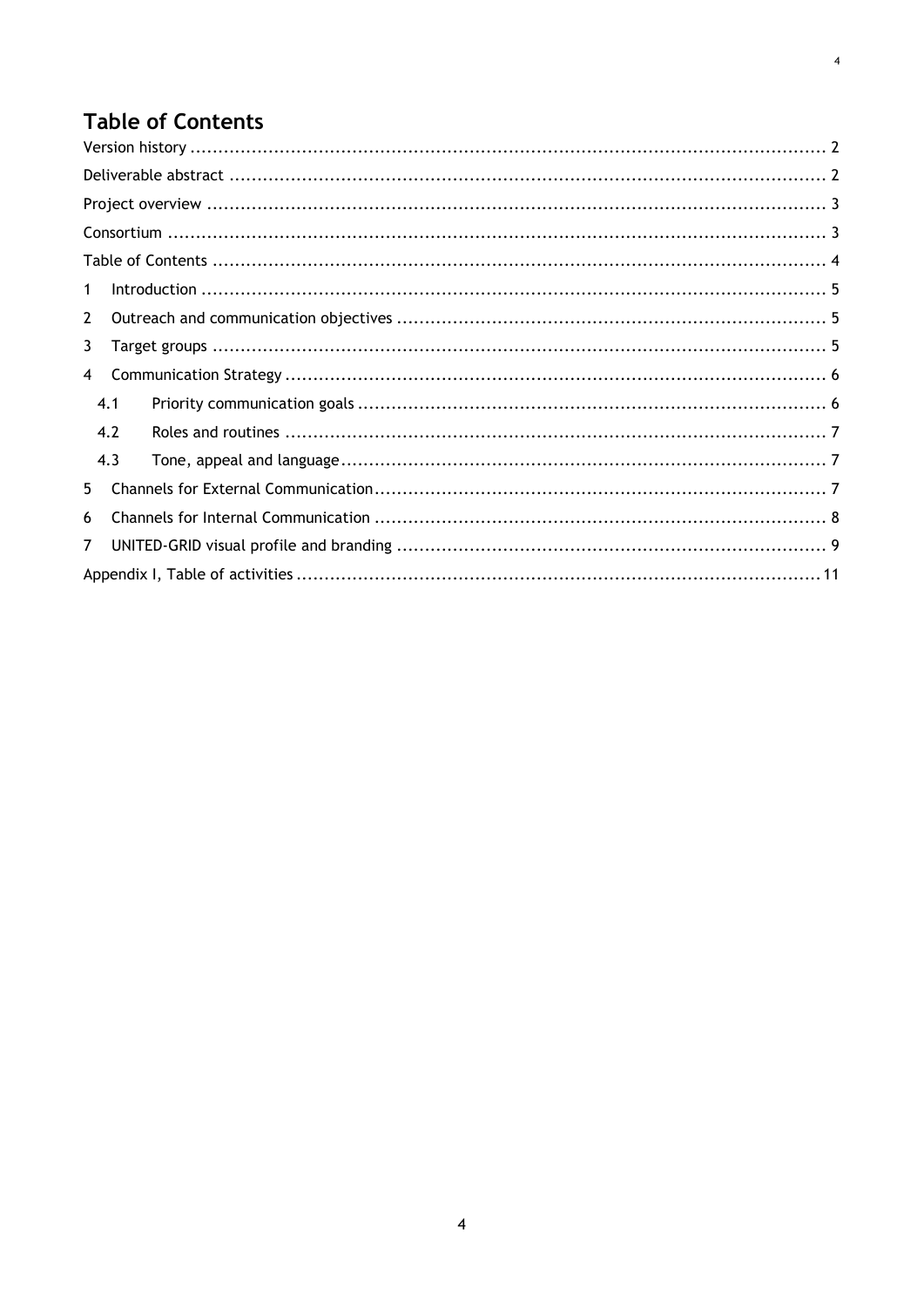#### <span id="page-4-0"></span>**1 Introduction**

The main goal of the *Outreach and Communication Strategy and Plan* is to raise awareness of the project's activities and knowledge in order to make UNITED-GRID a successful project that firmly supports the utilisation and exploitation of technologies, tools and services to reach market and societal impact within 5 years.

The project has genuine ambitions to enhance the position of European member states in the development of smart grids. The *Outreach and Communication Strategy and Plan* will lay the foundation for increased interest in the project and its results, in defined target groups. This will be carried out using a wide range of communication channels and materials and in addition arrange and partake in workshops and conferences with stakeholders, customers, partners and communities related to smart grid and energy systems.

To ensure that the project's ambitious goals will be reached, WP8 – *Outreach and Business Innovation* has been implemented with two-folded main objectives: 1) to secure future exploitation and 2) to reach and influence selected stakeholders. Operations of outreach and communication are part of this WP (Task 8.5).

The purpose of this document is to determine planned communication and dissemination activities throughout the project lifetime.

The *Outreach and Communication Strategy and Plan* will however be evaluated and updated annually to be adjusted in view of new needs and possibilities that may arise.

#### <span id="page-4-1"></span>**2 Outreach and communication objectives**

The outreach objectives are to provide a robust mechanism and activities for efficient dissemination and communication towards the stakeholders, e.g. regulatory bodies, support structures, DSOs (Distribution System Operators) and the public, as well as to support the exploitation of the solutions into markets by:

- Coordinating the overall dissemination and communication strategy in conjunction with outreach and exploitation.
- Networking within the end user, technical and scientific communities by stakeholder events and cross cutting issue workshops to discuss communicate and disseminate UNITED‐GRID developments.
- Supporting the implementation of project results into case studies and applications and promoting the transfer of their results to industrial applications.

#### <span id="page-4-2"></span>**3 Target groups**

**According to the proposal for this project, there are three main target groups**

**Core targets** gather stakeholders who are impacted by or influencing the project, and those who provide skills, knowledge, decision making, and/or approval to the project.

The core target is constituted by the European Commission and the direct beneficiaries of the project and the in‐kind providers.

The special communication effort for this audience is mainly due to its importance as catalyst for external communication to reach the primary audience. The expected level of commitment is "operational".

**The Primary Targets** include those who are *indirectly* affected by the project. Prime targets include nonparticipating Distribution System Operators (DSOs), aggregators, service providers, Transmission System Operators (TSOs), energy suppliers, manufacturers, standardization bodies, distributed generation operators, ISGAN (International Energy Agency (IEA) Implementing Agreement for a Co-operative Programme on Smart Grids), the scientific community and innovation support providers.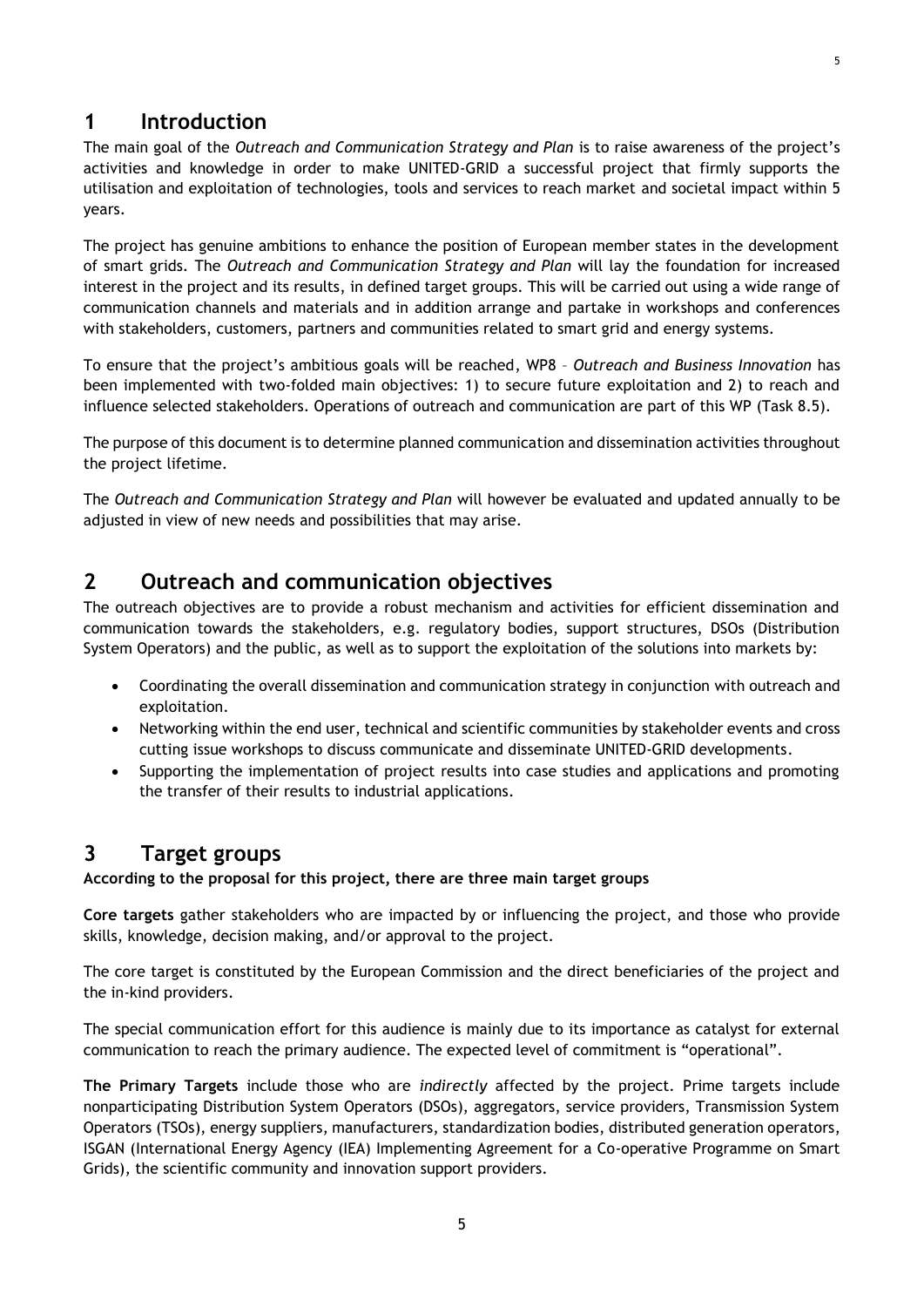6

These allow knowledge transfer, supports innovation development, creates recognition in the community and sharing of results. The expected level of commitment is "commitment".

**The Secondary Targets** include all end users of electricity distributed with smart grids. Communicating towards all smart grid users has been proved to be necessary to ensure the commitment and buy‐in public and from the local population.

The expected levels of commitment are "understanding" for the local population of areas where the demonstration projects take place and "awareness" for other smart grid users.

Stakeholder analysis. To define the target groups and the stakeholders more clearly will be an important task for WP8 and project partners during the first year of the project.

#### <span id="page-5-0"></span>**4 Communication Strategy**

The communication strategy is differentiated with respect to target audience and information channels. These are described in the following sections, followed by a plan for which audience to reach out to, through what information channel, and at what point in time. Most of the detailed planning is to be found in the Appendix Table section.

#### <span id="page-5-1"></span>**4.1 Priority communication goals**

Initially it will be necessary to communicate a few fundamental messages:

 **Environmental solutions: Environmental and climate threats require new solutions. UNITED-GRID can increase sustainability and use of renewable energy.**

The project's outcome is a major step toward the future's fossil-free environment. The project will develop solutions and structures that enable the growth of local energy communities with new actors small as well as large, thus creating both environmental benefits for Europe and economic advantages for end users.

Priority group to reach: Consumers, the general public and policy makers.

 **Technical solutions. Technology and energy market conditions change rapidly. UNITED-GRID rolls out the roadmap to future smart grid and micro grid solutions.**

Most DSOs (Distribution System Operators) are well aware that there will be changes in the grid. A major risk for DSOs in this transformation is to end up with outdated and inflexible technical solutions. UNITED-GRID will be their guide and companion in finding possible pathways to implement smart grids based on technical and regulatory factors as well as their own, existing infrastructure.

Priority group to reach: DSO companies, other industrial stakeholders, relevant regulatory and policy bodies. A top priority will be to deepen contacts with DSO companies to get their input and show the project's benefits and results in Europe.

#### **Business solutions. UNITED-GRID provides the necessary market innovative solutions for tomorrow's intelligent grids, not in the distant future but as soon they are needed.**

The project will deliver an Advanced Distribution Management System, ADMS, with tools and services that have commercial and technical potential to support new business models and technical system changes. At the end of the project results both as technical solutions as well as new and accepted business models will be made available.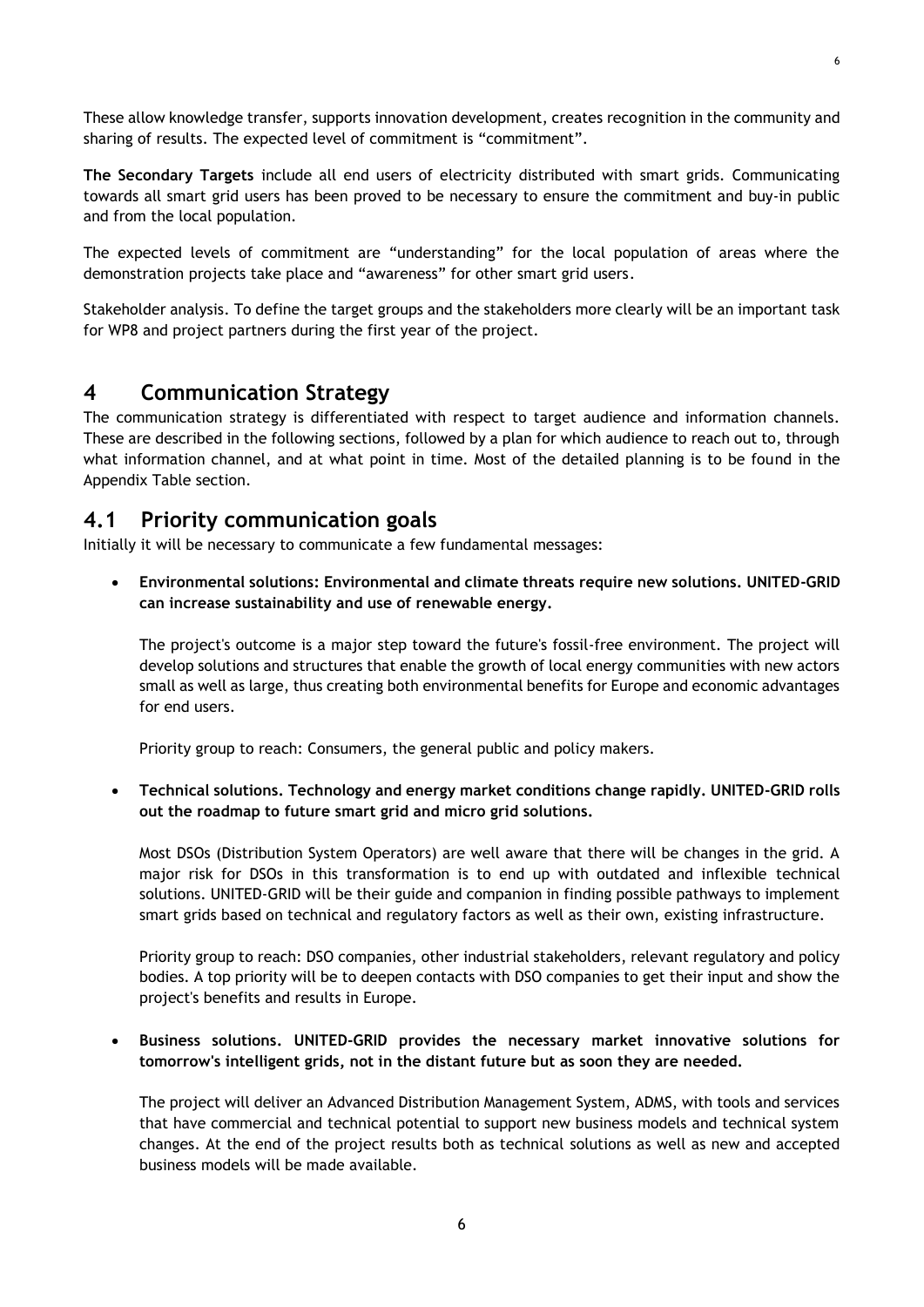Priority groups to reach: DSO companies, other industrial stakeholders, relevant regulatory and policy bodies.

#### <span id="page-6-0"></span>**4.2 Roles and routines**

Each work package leader is responsible for publishing in peer-reviewed journals, present the project at conferences and in popular press in his/her area, and for answering questions related to the work package. The project management is responsible for communication about the project in general and for arranging arenas for interaction.

To achieve maximum impact, good cooperation within the project is crucial. An internal communication hub will be created to make dissemination easier and sharing in different channels efficient. To facilitate evaluation an active log of communication and outreach activities will be kept by having a regular audit of activities among project partners.

#### <span id="page-6-1"></span>**4.3 Tone, appeal and language**

Core targets, the scientific community and often primary targets can be reached by communication and outreach activities which require a degree of specialization and prior knowledge in the audience.

However, the outreach and communication goals for UNITED-GRID are ambitious both in numbers and impact. To meet these ambitions it will be necessary to also package the research results into more easily accessible formats adapted for a wider audience. Therefore the project's communication is wrapped in a journalistic format to attract attention and make UNITED‐GRID more consumable. The use of technical terminology will be limited and acronyms, when used, will always be explained.

The project's communication and communication materials are in English if not translated locally by project partners.

#### <span id="page-6-2"></span>**5 Channels for External Communication**

Articles in international peer-reviewed journals will be the main channel for **scientific communication**. Complying with the H2020 spirit, the partners will ensure the open access to all peer‐reviewed scientific publications relating to the results of the project, using institutional repositories or other available tools.

As universities and research institutes are participating in UNITED‐GRID, publishing scientific output in high‐ impact peer‐reviewed journals is secured as part of the daily research activities. An IP (Intellectual Property) protection policy in line with the project contract will be implemented to the benefit of all stakeholders.

Additionally the results and the project as such, will be presented at relevant scientific conferences. UNITED‐ GRID will be present at the well-recognised conferences in the fields of research such as IEEE PES-GM meetings, IEEE ISGTs, IEEE PowerTech, or PSCC.

**Journalistic articles in professional journals and public news media** will be promoted by press releases, press conferences and other press material. Project partners will use their own communication channels and tools in order to point out interesting public project results and to announce upcoming events arranged by, or with connection to, the UNITED-GRID project.

**Other easily accessible communication directed to stakeholders, e.g. regulatory bodies, support structures and DSOs as well as the general public will be made using a combination of dissemination channels:**

 **The UNITED-GRID website** [http://united-grid.eu](http://united-grid.eu/) is the main platform for dissemination, integration and engagement with project activities. The website is tightly connected to the UNITED-GRID Newsletter and the project's social media channels as well as the partners' already active social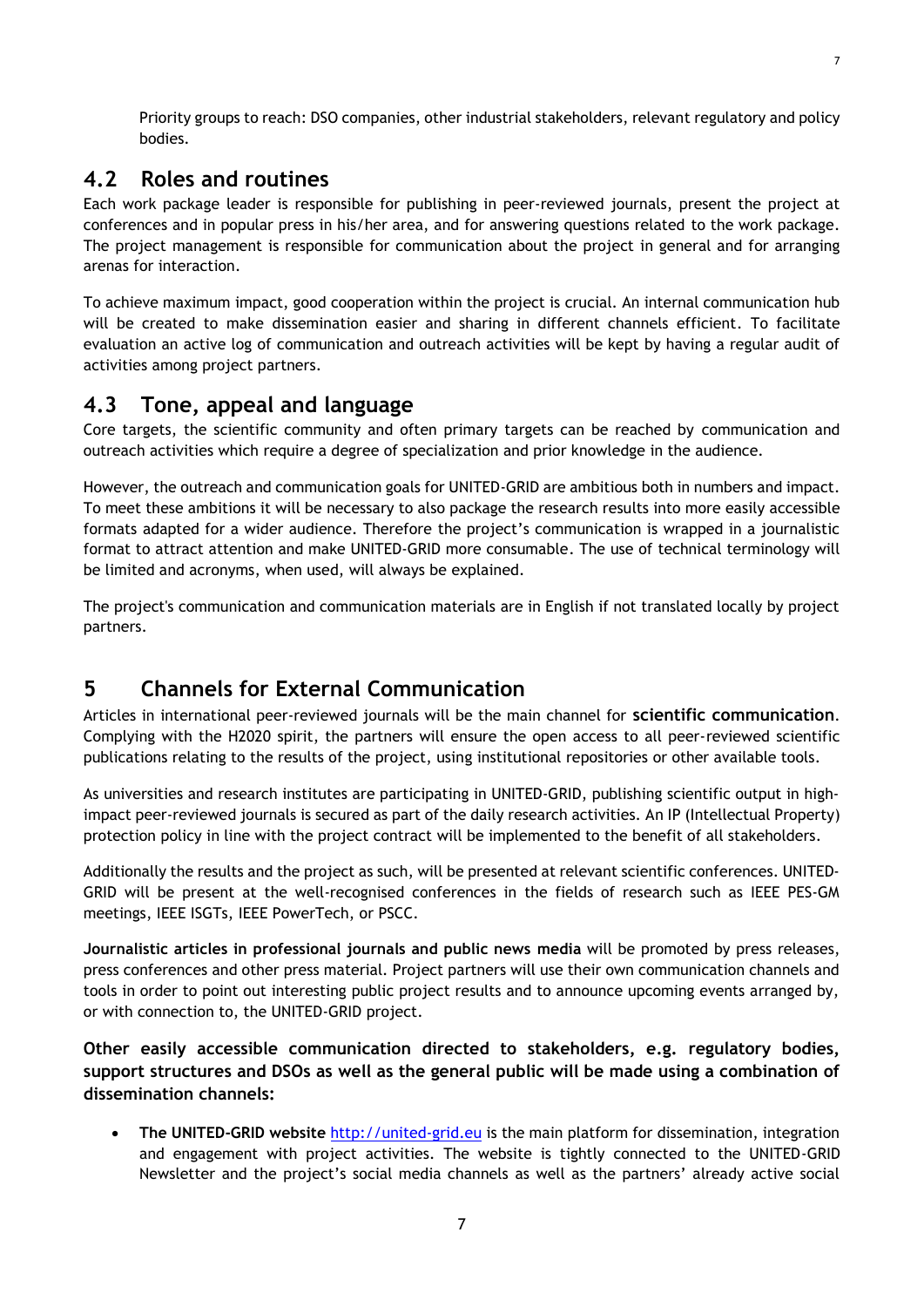media accounts. The website presents an overview of the project, its objectives, project partners and activities within the project. The news section offers updates about, and provides links to, project partners and connected projects as well as the EU's research programmes and stakeholders.

The website also has a section for upcoming events; shows embedded multimedia material and social media timelines and have a continuously updated publications page. The website will be the natural channel for those who seek information about or wish to contact the project. This will be facilitated by contact forms etc.

- **The UNITED-GRID Newsletter** is another tool to keep in touch with the stakeholders during the project lifetime. The Newsletter opt-in service will be easy to find on the UNITED-GRID website and subscriptions will also be promoted via other channels such as project partners' websites, newsletters and social media channels, conferences, workshops and meetings, the project's dissemination material and the BRIDGE homepage. The Newsletter can also be used to send press releases to professional and public media.
- **Video productions** will be developed to support the promotion of UNITED-GRID concepts and solutions, to be used on the project website and in social media. The video films will be interesting and appealing and take advantage of the moving image's strength.
- **Social media channels** are set up in the beginning of the project and are used continuously to spread news, to share posts and media and to interact with the audience. Presence on social media platforms – focusing on LinkedIn, Twitter, Facebook and YouTube – also creates opportunities to reach groups that are not familiar with the project before. Interacting with project partners' and stakeholders active social media accounts is important to reach full impact.
- **Dissemination materials** will be produced throughout the project and adapted to reach stakeholders and sometimes the general public. Initially, it involves communicating the project's concept and objectives, expected results and project partners. A PowerPoint presentation and a leaflet will be produced as well as a project roll-up and a poster. This material will be available for download to be printed locally.
- **Fares, events, conferences**, delegation visits and workshops are important arenas for reaching out to stakeholders and citizens. This includes GUIDE workshops, delegation visits and participation in 3<sup>rd</sup> party initiatives and to participate in events arranged by partners. Meeting target groups face-toface will help to achieve project recognition and disseminate reach out with results, rationale and future solutions. Outreach activities will be integrated with online activities in digital channels and on social media platforms.

## <span id="page-7-0"></span>**6 Channels for Internal Communication**

The Project Management is the centre of the internal communication. The Project Management follows up and supports day to day operation, organize project functions and meetings, establishes efficient coordination and communication between the project partners and the EC project officer, it coordinates the Situation Analysis team and the dynamic reference groups and manages financial and administrative aspects of the UNITED-GRID project.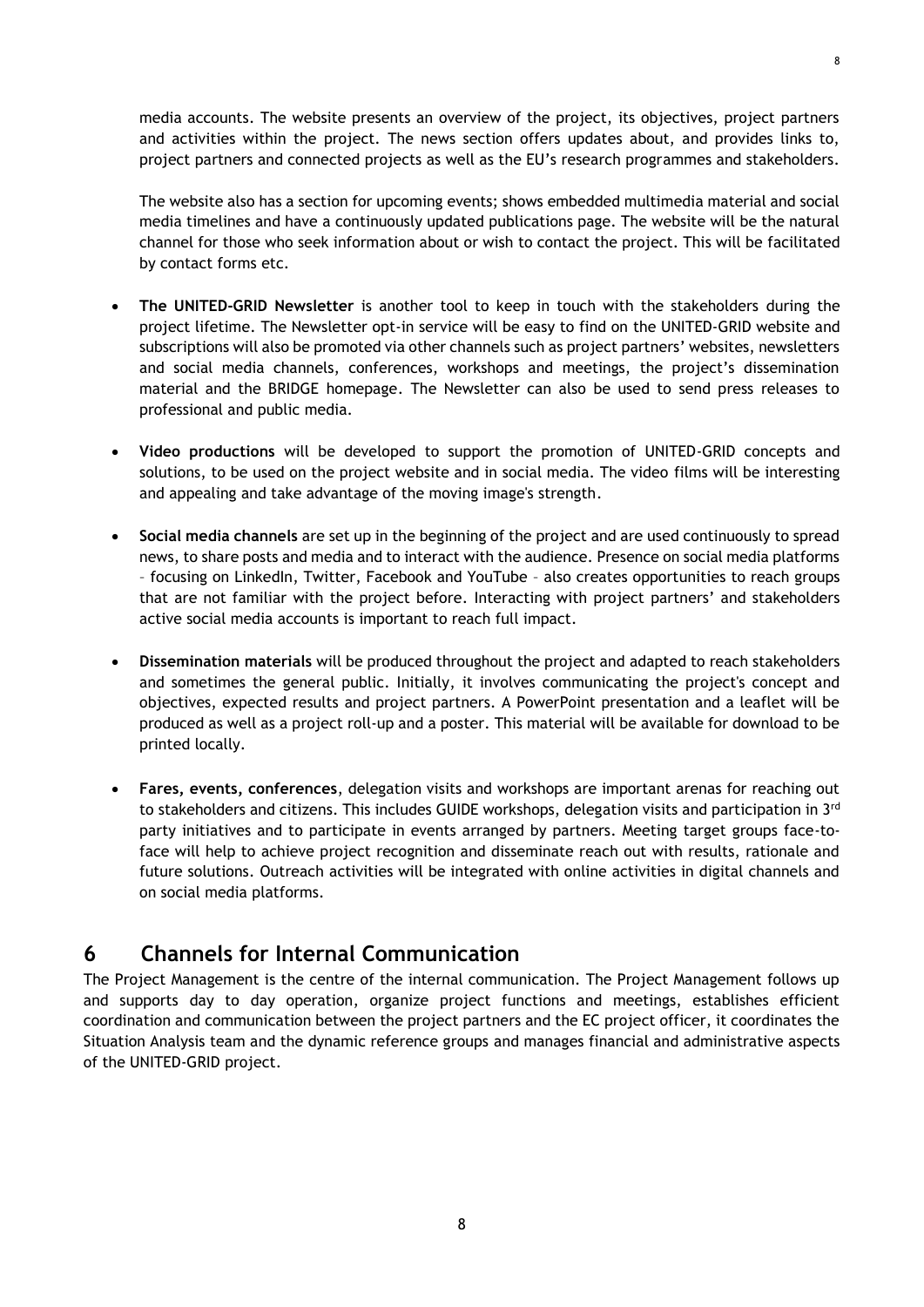

#### **Project Management Structure**

- **Management Board Meetings** where all partners are represented will be held twice yearly.
- **Project Management** Office will hold physical meetings once a year and monthly on Skype. The aim is to keep up to date of the work packages' progress as and to discuss with Situation analysis team on events that may affect the project to ensure that the work is still relevant and going in the right direction.
- **Chalmers Coordination Office** will meet regularly to discuss current issues.
- **Newsletter/mailing list** created by the Project Management Office will keep the project partners up to date on current development.

# <span id="page-8-0"></span>**7 UNITED-GRID visual profile and branding**

The project has its own logo that associates with power and energy:

Full logo:

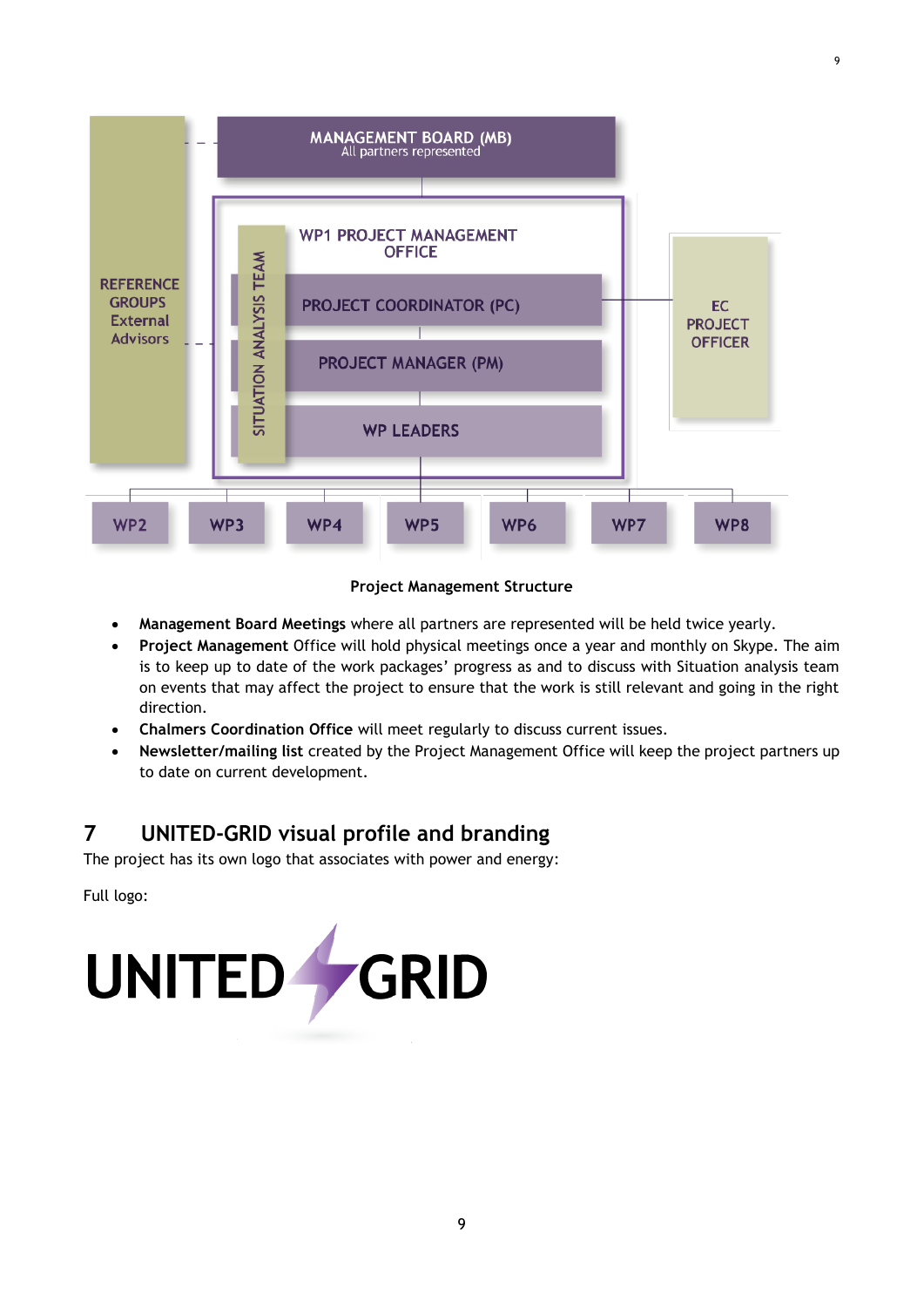Icon / emblem:



The colour scheme uses lilac and sandy tones defined in the project's profile kit that will be distributed to and available for the project's partners.

The slogan, or "pay off", for UNITED-GRID is "*Solutions for intelligent distribution grids"*.

The Boilerplate text will – at least initially - be "*UNITED-GRID develops integrated cyber-physical solutions for intelligent distribution grids enhancing high penetration of renewable energy. The project UNITED-GRID has received funding from the EU Research and innovation programme Horizon 2020"*.

The profile kit will be available for all project partners. The kit contains logos, fonts as well as templates for InDesign, Word, PowerPoint, video intro, outro, basic presentations and posters, leaflet and more.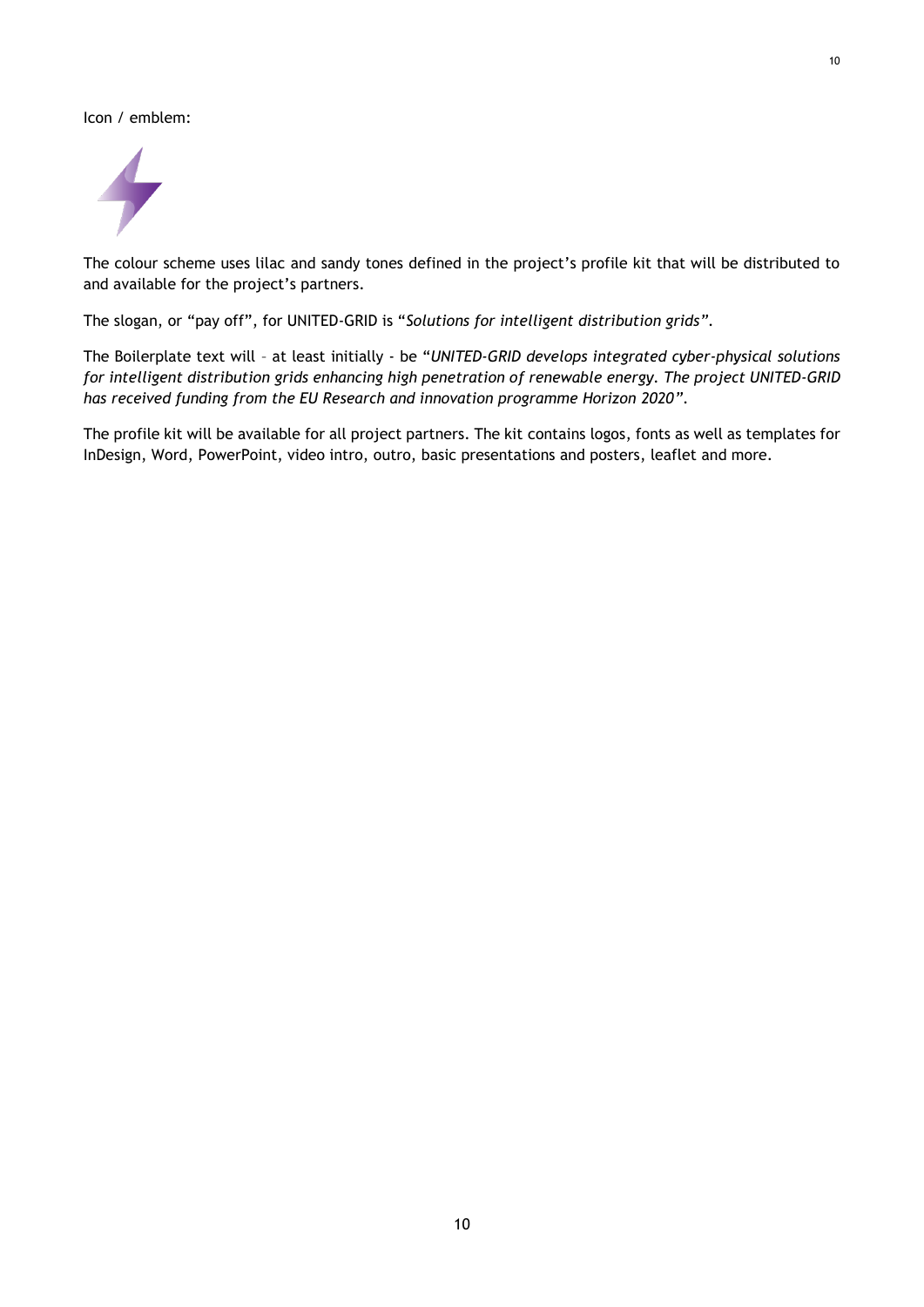# **Appendix I, Table of activities**

#### **Table 1: Project's identity and profile**

<span id="page-10-0"></span>

| <b>Activity</b>                                              | <b>Target audience</b>                      | How/channel                                                                                                                                                   | <b>Goal for activity</b>                                                                                                                                                 | When?                                                                     | Who?                                      |
|--------------------------------------------------------------|---------------------------------------------|---------------------------------------------------------------------------------------------------------------------------------------------------------------|--------------------------------------------------------------------------------------------------------------------------------------------------------------------------|---------------------------------------------------------------------------|-------------------------------------------|
| Visual profile and logo                                      | All.                                        | all<br>be<br>To<br>used<br>in<br>communication<br>and<br>outreach activities.                                                                                 | recognition<br>Branding,<br>factor.                                                                                                                                      | Decisions M2, to be used<br>$M2-42.$                                      | Project Management and<br>Task 8.5.       |
| Key messages,<br>slogan<br>and boilerplate                   | All.                                        | Website,<br>newsletter,<br>communication materials.                                                                                                           | Strengthen the brand.                                                                                                                                                    | Decisions M2, used M2-<br>42, revision to<br>be<br>considered yearly.     | Project Management and<br>Task 8.5.       |
| <b>Contacts</b>                                              | Core, Primary.                              | All kind of communication<br>and outreach activities.                                                                                                         | Facilitate<br>contact<br>by<br>define<br>clearly<br>contact<br>persons and channels.                                                                                     | Decisions M3.                                                             | Project Management.                       |
| <b>Outreach</b><br>and<br>communication strategy<br>and plan | Core.                                       | Written deliverable.                                                                                                                                          | Establish<br>a<br>strategy<br>focused<br>on<br>stakeholders. In addition<br>increase dissemination of<br>results and knowledge of<br>the project in a wider<br>audience. | Draft M2, Deliverable<br>reaching M3. Evaluation/revision<br>M12, 24, 36. | Task 8.4, WP8, Project<br>Management.     |
| <b>Communication</b><br>audit<br>and log                     | Project<br>partners,<br>Project Management. | Task 8.5 will keep a log of<br>communication<br>and<br>outreach activities. This<br>requires the participation<br>of all project partners.                    | routines<br>Set<br>for<br>documentation, evaluation<br>interaction<br>and<br>on<br>communication activities<br>to make sure the goals are<br>reached.                    | Routines ready M6.                                                        | RISE (Task 8.5), all WPs<br>and partners. |
| <b>Communication kit</b>                                     | Project<br>partners,<br>Project Management. | Templates<br>for<br>Word,<br>PowerPoint, InDesign and<br>video will be available for<br>project partners via Box<br>and - when relevant -<br>project website. | Strengthen the brand.                                                                                                                                                    | Ready M6.                                                                 | RISE (Task 8.5).                          |

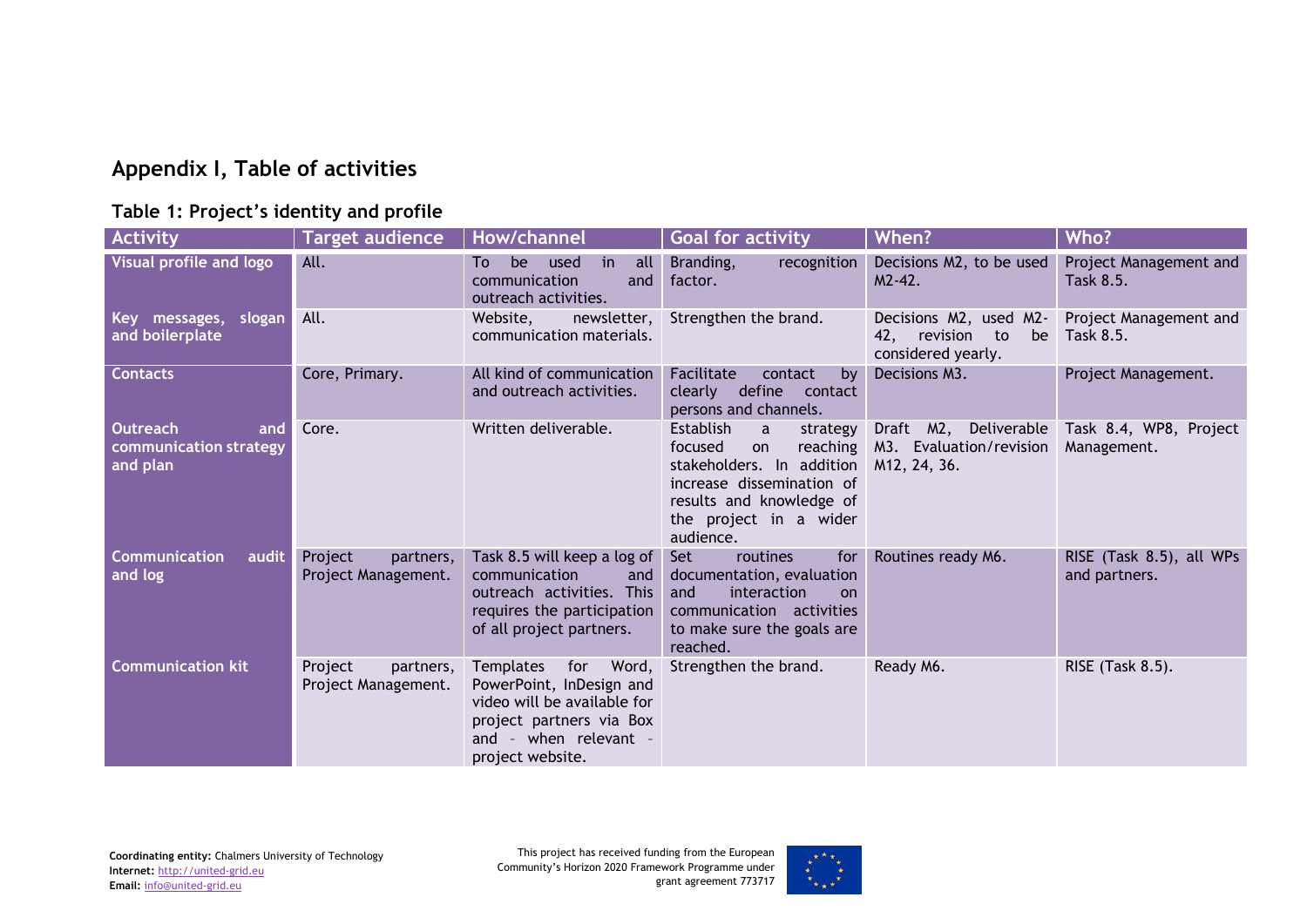#### **Table 2: Internal communication**

| <b>Activity</b>                               | <b>Target audience</b>                                                                          | How/channel                                                                                                                                                                                                                                                               | <b>Goal for activity</b>                                                                                                                                                                                                                                | When?                                                        | Who?                                                                                  |
|-----------------------------------------------|-------------------------------------------------------------------------------------------------|---------------------------------------------------------------------------------------------------------------------------------------------------------------------------------------------------------------------------------------------------------------------------|---------------------------------------------------------------------------------------------------------------------------------------------------------------------------------------------------------------------------------------------------------|--------------------------------------------------------------|---------------------------------------------------------------------------------------|
| Management<br>board<br>meetings               | Management board, all<br>partners represented.                                                  | Tele conference.                                                                                                                                                                                                                                                          | quality<br>To<br>ensure<br>with<br>dialogue<br>the<br>members of the advisory<br>board<br>and<br>situation<br>analysis team.                                                                                                                            | Every 6 month.                                               | Project Management.                                                                   |
| Project<br>management<br>office meetings      | Project<br>coordinator,<br>manager, WP<br>project<br>leaders<br>and Situation<br>analysis team. | Tele conferences<br>and<br>physical meetings.                                                                                                                                                                                                                             | Status update of the<br>work<br>packages.<br><b>Discussions</b><br>with<br>Situation analysis team<br>on events around the<br>world that may affect<br>the project to ensure<br>that the work is still<br>relevant and going in the<br>right direction. | Meeting every month,<br>physical meeting once<br>every year. | Project Management.                                                                   |
| <b>Chalmers</b> coordination<br>team meetings | Coordinator,<br>Project<br>Project<br>Manager and<br>Administrative<br>Project<br>Manager.      | Physical meetings.                                                                                                                                                                                                                                                        | <b>Updates</b>                                                                                                                                                                                                                                          | Continuously.                                                | Project Management.                                                                   |
| <b>Communication Hub</b>                      | Project partners, Project<br>Management.                                                        | internal<br>Create<br>an<br>communications<br>hub<br>which<br>focuses<br>on<br>practical<br>work<br>to<br>optimize dissemination<br>and to log and evaluate<br>communication activities<br>materials. Mostly<br>and<br>mail correspondence but<br>also meetings on Skype. | Facilitate<br>fast<br>and<br>efficient sharing and/or<br>of<br>publishing<br>news,<br>publications, upcoming<br>events,<br>videos<br>etc.<br>Coordinate<br>log<br>and<br>communication<br>activities.                                                   | M4-M42.                                                      | Task 8.5 in cooperation<br>with all project partners<br>and<br>Project<br>Management. |



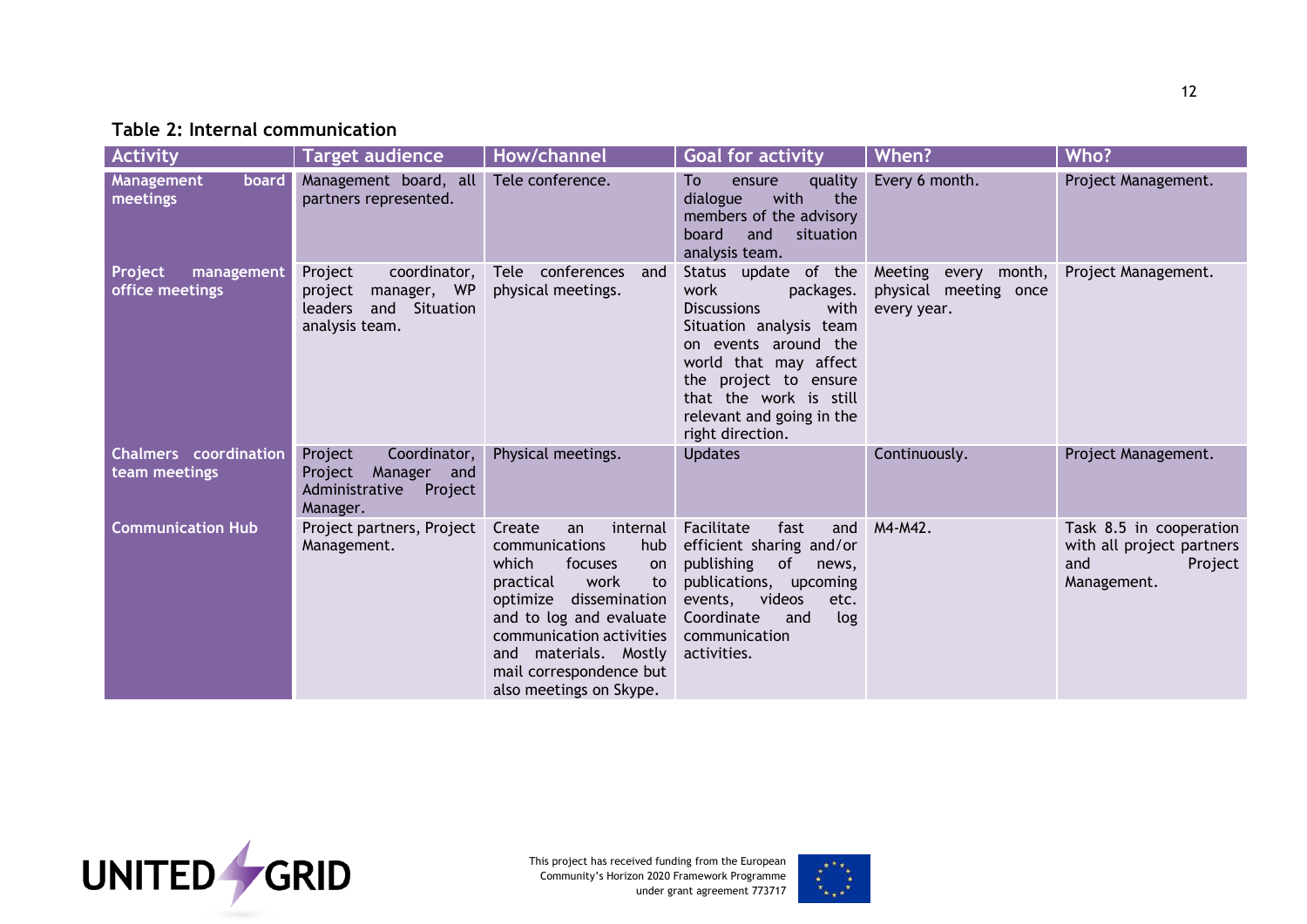#### **Table 3: UNITED-GRID website**

| Activity                                   | <b>Target audience</b>            | How/channel                                                                                   | <b>Goal for activity</b>                                                                                                                                                                                               | When?                                                                                           | Who?                                                                                                   |
|--------------------------------------------|-----------------------------------|-----------------------------------------------------------------------------------------------|------------------------------------------------------------------------------------------------------------------------------------------------------------------------------------------------------------------------|-------------------------------------------------------------------------------------------------|--------------------------------------------------------------------------------------------------------|
| Initial setup of domain<br>and CMS         |                                   | Registered<br>domain<br>http://united-grid.eu<br>build<br>website<br>and<br>structure         | Laying fundaments for a<br>responsive and SEO-<br>friendly website focusing<br>on content.                                                                                                                             | Done M1.                                                                                        | RISE.                                                                                                  |
| Project<br><b>Content:</b><br>presentation | All.                              | About,<br>Pages:<br>Start,<br>Project partners, Work<br>package presentations,<br>Contact us. | Present the project to<br>stakeholders,<br>the<br>scientific community and<br>wider<br>audience.<br>a<br>Emphasis om the priority<br>communication<br>messages:<br>Environmental, technical<br>and business solutions. | Ready M4, continuously<br>updated.                                                              | RISE in cooperation with<br>project partners and<br>Project Management.                                |
| <b>Content: News</b>                       | Core, Primary.                    | Publish posts in website<br>news feed.                                                        | Communicate<br>project<br>activities and results.                                                                                                                                                                      | M4-M42.                                                                                         | RISE in cooperation with<br>project<br>partners,<br>communication hub.                                 |
| <b>Content: Events</b>                     | Core,<br>Primary,<br>(Secondary). | Website page Events.                                                                          | Inform about events and<br>attract participants.                                                                                                                                                                       | $M4-42.$                                                                                        | RISE in cooperation with<br>project<br>partners,<br>communication hub.                                 |
| <b>Content: Twitter</b>                    | All.                              | Widget showing UNITED-<br>GRID's<br>tweets<br>and<br>retweets.                                | Show<br>activity<br>(also<br>among project partners)<br>and attract followers.                                                                                                                                         | when Twitter-<br>Launch<br>activity on @unitedgrid<br>reached<br>has<br>>10<br>tweets/retweets. | RISE (Task 8.5).                                                                                       |
| <b>Content: Videos</b>                     | All.                              | UNITED-GRID's<br>Show<br>videos in news posts and<br>on homepage.                             | Increase interest in the<br>project;<br>attract<br>the<br>followers<br>to<br>YouTube<br>project's<br>channel.                                                                                                          | M12-42.                                                                                         | <b>RISE</b><br>(Task<br>8.5)<br>$\overline{\mathbf{m}}$<br>cooperation with WP8<br>and other partners. |
| <b>Content: Contact Us</b>                 | All.                              | Contact page presenting<br>the<br>Project<br>Management, also with<br>contact form.           | Make<br>it<br>easy<br>for<br>interested<br>make<br>to<br>contact.                                                                                                                                                      | M <sub>4</sub><br>(when<br>project's<br>contacts are defined) -<br>42.                          | RISE (Task 8.5).                                                                                       |
| <b>Content: Publications</b>               | Core, Primary.                    | Public reports, articles<br>etc. to be linked to or<br>available for download.                | Dissemination of results.                                                                                                                                                                                              | M12-42.                                                                                         | RISE and all WP leaders.                                                                               |



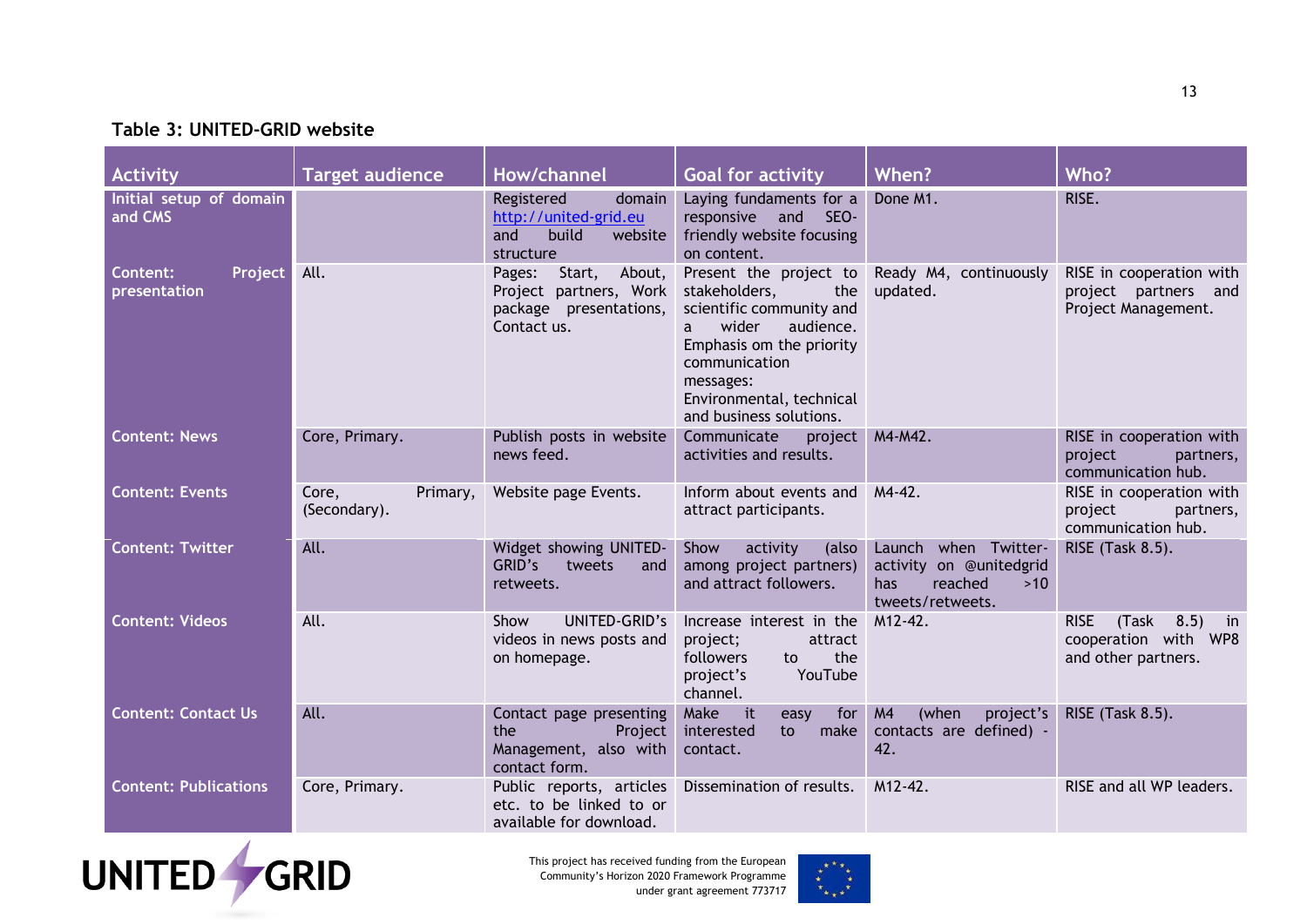| <b>Statistics</b>                          | Leader WP8, Task 8.5,<br>Project Management. | Google analytics reports Monitoring indicators<br>development.<br>will be improved by $>10000$ page views Y3.<br>active SEO optimisation. | generated to follow Growth of visitors to the<br>Results website.                                                                     | Google analytics set up<br>M2, quarterly reports<br>$M6-42.$ | RISE $(Task 8.5)$ .                                                                                 |
|--------------------------------------------|----------------------------------------------|-------------------------------------------------------------------------------------------------------------------------------------------|---------------------------------------------------------------------------------------------------------------------------------------|--------------------------------------------------------------|-----------------------------------------------------------------------------------------------------|
| <b>Website development</b>                 | All.                                         | content,<br>and web solutions when rate.<br>needed.                                                                                       | Launch new types of Create a state of art To<br>interactivity website with low bounce throughout the project.                         | be<br>considered                                             | <b>RISE</b><br>8.5) in<br>(Task<br>with WP<br>cooperation<br>leaders<br>project<br>and<br>partners. |
| Web survey - do we <br>reach target groups | Website audience.                            | the<br>Web<br>on<br>survey<br>united-grid.eu website.                                                                                     | To evaluate the success Y3<br>of the website a survey<br>will be performed: Do<br>visitors<br>belong<br>to<br>relevant target groups? |                                                              | RISE (Task 8.5).                                                                                    |

#### **Table 4: UNITED-GRID Social media presence**

| <b>Activity</b> | <b>Target</b><br>audience | How/channel                                                                                                                                                                                                                                                                 | <b>Goal for activity</b>                                                                                                                                                                                                                                                                                    | When?  | Who?                                                                                                 |
|-----------------|---------------------------|-----------------------------------------------------------------------------------------------------------------------------------------------------------------------------------------------------------------------------------------------------------------------------|-------------------------------------------------------------------------------------------------------------------------------------------------------------------------------------------------------------------------------------------------------------------------------------------------------------|--------|------------------------------------------------------------------------------------------------------|
| LinkedIn        | Core, Primary             | LinkedIn<br>via<br>Presence<br><b>on</b><br>page<br>company<br>https://www.linkedin.com/company/united-grid/<br>Attract<br>stakeholders and followers. Share relevant posts from project<br>partners, connected projects, the EU's research programmes and<br>stakeholders. | Networking and sharing<br>news, results<br>and<br>publications. To create<br>awareness and make it<br>easy for relevant actors<br>to contact the project.<br><b>Monitoring indicator</b><br>Overall goal >1500<br>followers<br>$\blacksquare$ in<br>Social<br>media M42.<br>Update $>4$<br>times a<br>year. | M4-M42 | RISE (Task 8.5)<br>sets up account,<br>project<br>participants take<br>part.                         |
| Twitter         | Core, Primary             | Twitter account @unitedgrid. Follow project partners, connected<br>projects, the EU's research programmes and stakeholders. Tweet<br>and retweet. Use relevant hashtags to get maximum impact.<br>Continuous updates.                                                       | Make<br>the<br>project<br>especially<br>known<br>policymakers<br>among<br>industrial<br>and<br>stakeholders.                                                                                                                                                                                                | M4-M42 | RISE (Task 8.5)<br>set<br>has.<br>$\mathsf{u}\mathsf{p}$<br>account,<br><b>continuous</b><br>updates |



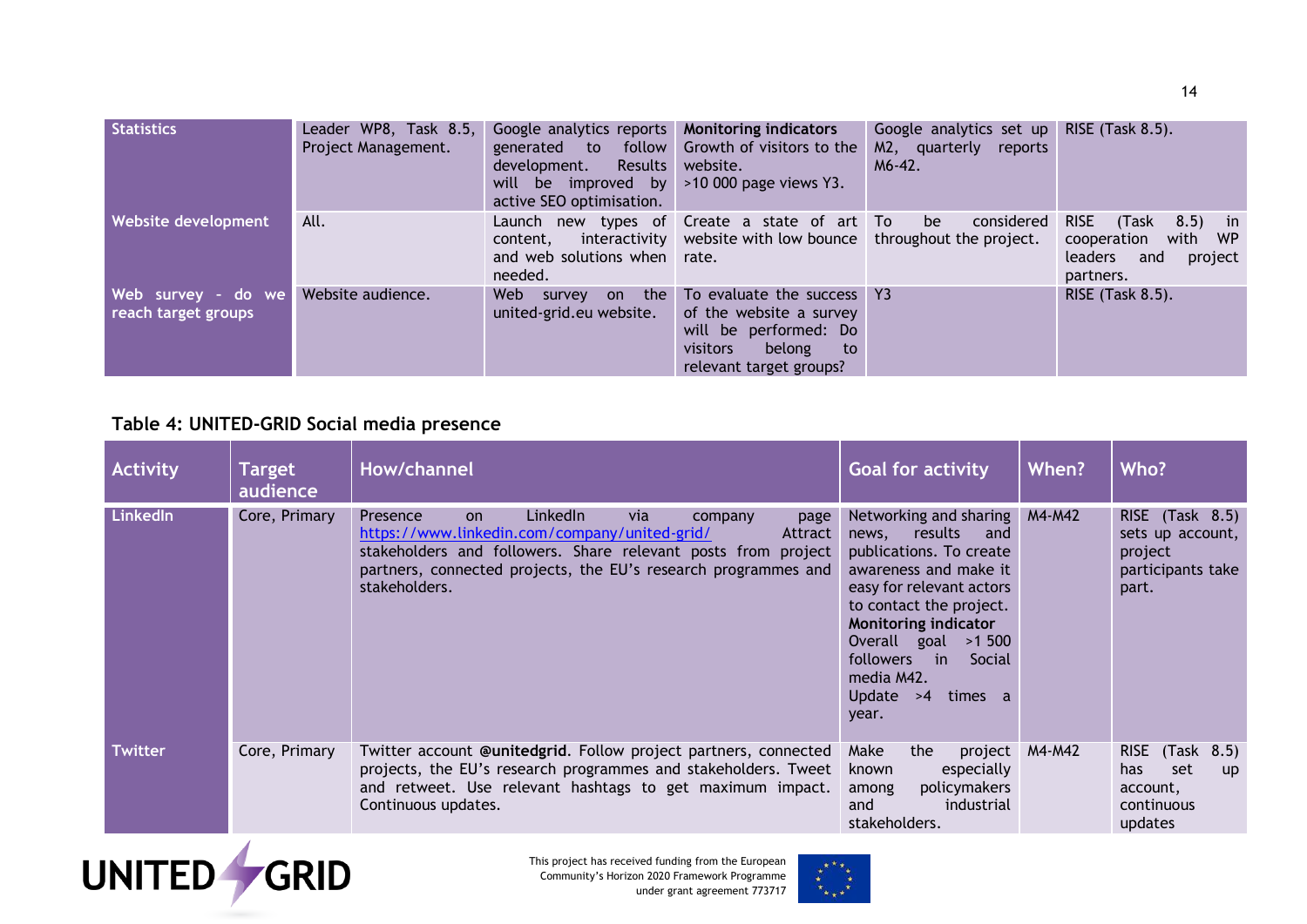|                                 |           |                                                                                                                                                                                                                                                                                         | Monitoring indicator<br>Overall goal >1 500<br>followers in Social<br>media M42.                                                                                                                                                     |                        | preferably needs<br>more<br>contributors to<br>take part. |
|---------------------------------|-----------|-----------------------------------------------------------------------------------------------------------------------------------------------------------------------------------------------------------------------------------------------------------------------------------------|--------------------------------------------------------------------------------------------------------------------------------------------------------------------------------------------------------------------------------------|------------------------|-----------------------------------------------------------|
| <b>Facebook</b>                 | Secondary | Facebook page United-Grid, user name @unitedgrid. The Facebook<br>posts primarily to be used in connection to events and activities<br>aimed to reach stakeholders, students, customers and consumers.<br>Facebook also to be used for sharing Facebook posts from project<br>partners. | Be found by Facebook M4-42<br>users, share videos and<br>updates.<br>news<br>Possibility to reach new<br>audiences.<br>Storytelling. Engaging.<br>Monitoring indicator<br>Overall goal $>1$ 500<br>followers in Social<br>media M42. |                        | RISE (Task 8.5).                                          |
| YouTube                         | All       | YouTube<br>channel<br>https://www.youtube.com/channel/UCVaOLhcSOGKCBqPVKnlhgWg<br>and used to promote UNITED-GRID's video productions and attract<br>subscribers.                                                                                                                       | Be found by YouTube M4-M42<br>users, share videos to<br>reach<br>viewers who<br>wouldn't normally visit<br>UNITED-GRID<br>the<br>webpage.<br>Monitoring indicator<br>Overall goal $>1$ 500<br>followers in<br>Social<br>media M42.   |                        | RISE (Task 8.5).                                          |
| <b>Other</b><br>social<br>media |           | To be considered                                                                                                                                                                                                                                                                        | To be considered                                                                                                                                                                                                                     | To<br>be<br>considered |                                                           |

#### **Table 5: UNITED GRID Newsletter and Communication materials**

| <b>Activity</b>   | Target audience   How/channel |                                                              | Goal for activity                                                                                                                                           | When?             | Who?    |
|-------------------|-------------------------------|--------------------------------------------------------------|-------------------------------------------------------------------------------------------------------------------------------------------------------------|-------------------|---------|
| <b>Newsletter</b> | Core, Primary                 | <b>Digital</b><br>newsletter<br>links to UNITED-GRID website | via To keep project partners, Issued via email RISE in cooperation with<br>Bizwizard. The newsletter stakeholders and scientists at least twice WP leaders, | yearly M3-M24, at | Project |



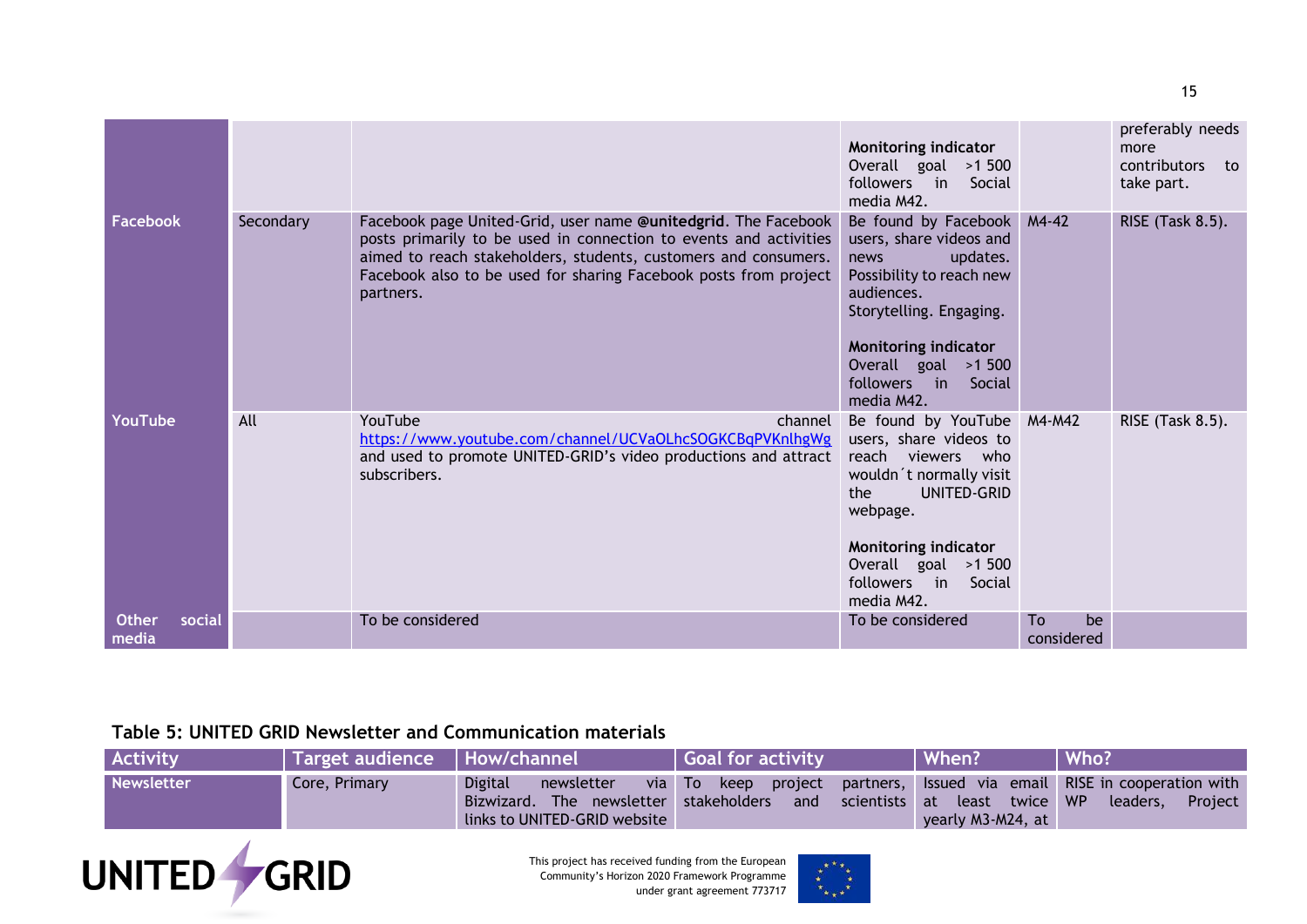|                                       |                    | but also to relevant posts and<br>publications from project<br>connected<br>partners,<br>projects, the EU's research<br>industrial<br>programmes,                                                                   | informed and to disseminate<br>progress and results.<br>Monitoring indicator<br>>12 issues of UNITED-GRID                                                                                                                                                     | least<br>quarterly<br>M25-42.<br>Extra<br>when<br><i>issues</i><br>needed.<br>Subscription                                           | Management and project<br>partners.                            |
|---------------------------------------|--------------------|---------------------------------------------------------------------------------------------------------------------------------------------------------------------------------------------------------------------|---------------------------------------------------------------------------------------------------------------------------------------------------------------------------------------------------------------------------------------------------------------|--------------------------------------------------------------------------------------------------------------------------------------|----------------------------------------------------------------|
|                                       |                    | stakeholders<br>and<br>$non-$<br>scientific news media.                                                                                                                                                             | Newsletter during the project's<br>duration<br>5 000 newsletters<br>opened                                                                                                                                                                                    | campaign to start<br>M4.                                                                                                             |                                                                |
| presentation<br>Project<br><b>PPT</b> | Primary            | PPT, available for download<br>from UNITED-GRID website,<br>to<br>meetings,<br>partners<br>at<br>conferences, fares and other<br>events.                                                                            | Describe<br>the<br>UNITED-GRID<br>project and its goals. Emphasis<br>be used by project on solutions and possibilities for<br>future intelligent distribution<br>grids and how the project's<br>results can be used to increase<br>sustainability.            | Ready M6                                                                                                                             | RISE in cooperation with<br>WP8<br>and<br>project<br>partners. |
| <b>Leaflet</b>                        | Core, Primary      | A three folded A4 leaflet<br>presenting<br>the<br>project<br>available for download from<br>the UNITED-GRID webpage                                                                                                 | <b>Describe</b><br>the<br>UNITED-GRID<br>project and its goals. Emphasis<br>on solutions and possibilities for<br>future intelligent distribution<br>grids and how the project's<br>results can be used by<br>stakeholders and to increase<br>sustainability. | Ready M6                                                                                                                             | RISE (Task 8.5).                                               |
| Roll-up                               | Primary, Secondary | Roll-up and a poster will be<br>available for download on<br>the UNITED-GRID webpage to<br>be printed locally. Roll-up<br>and poster to be used in<br>outreach<br>activities,<br>meetings, fares, workshops<br>etc. | Support project's visual identity<br>at events.                                                                                                                                                                                                               | Ready M6                                                                                                                             | RISE (Task 8.5).                                               |
| <b>Video productions</b>              | All                | Interesting and appealing<br>video films will be produced<br>for use on the project<br>website and in social media.                                                                                                 | Take advantage of the moving<br>image's strength to present the<br>project as such, the challenges<br>and possibilities ahead and the<br>project's results.<br>indicators: >20<br>Monitoring<br>video productions                                             | M4-42. Start M3,<br>the two initial<br>videos will aim to<br>present<br>the<br>project as such<br>and the concept<br>of smart grids. | Task 8.5.                                                      |



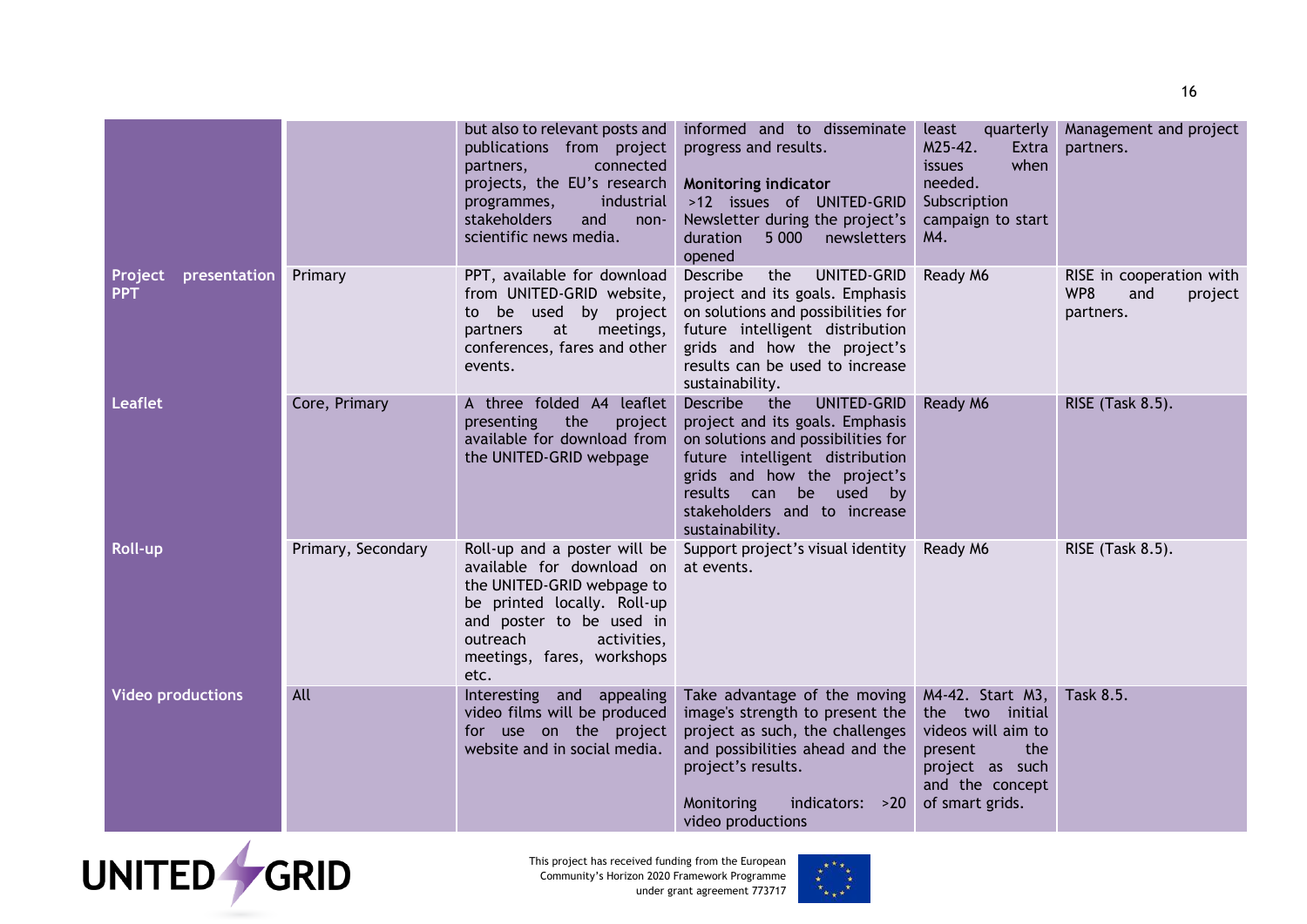## **Table 6: Articles in scientific publications, professional journals and news media**

| <b>Activity</b>                                     | <b>Target audience</b>                                            | <b>How/channel</b>                                                                                                                                                                                                                                                                                                                                                                                                                                                                                                                                                                                                                                                                                                                                 | <b>Goal for activity</b>                                                                                                                                                                                                                                                                                                                                                                                                        | When?    | Who?                                     |
|-----------------------------------------------------|-------------------------------------------------------------------|----------------------------------------------------------------------------------------------------------------------------------------------------------------------------------------------------------------------------------------------------------------------------------------------------------------------------------------------------------------------------------------------------------------------------------------------------------------------------------------------------------------------------------------------------------------------------------------------------------------------------------------------------------------------------------------------------------------------------------------------------|---------------------------------------------------------------------------------------------------------------------------------------------------------------------------------------------------------------------------------------------------------------------------------------------------------------------------------------------------------------------------------------------------------------------------------|----------|------------------------------------------|
| Articles in international<br>peer-reviewed journals | Scientific<br>community,<br>and<br>regulatory<br>policy<br>bodies | International<br>peer-reviewed<br>credible journals such as IEEE<br>Transactions on power delivery<br>/ power systems / smart grids /<br>sustainable energy / power<br>electronics/;<br>IET generation, transmission &<br>distribution<br>renewable<br>$\sqrt{ }$<br>energy; Elsevier - Electric<br>Power Systems Research /<br>Sustainable Energy, Grids and<br><b>Networks</b><br>International<br>Journal of Electrical Power &<br>Energy Systems.<br>The partners will ensure the<br>open access to all peer-<br>scientific<br>reviewed<br>publications relating to the<br>results of the project, using<br>institutional repositories (e.g.<br>www.digital.csic.es<br><b>or</b><br>www.hal.archives-ouvertes.fr)<br>or other available tools. | non-confidential<br>Disseminate<br>knowledge produced<br>by the<br>project to support further<br>development<br>future<br>and<br>exploitation.<br><b>Monitoring indicators</b><br>Number of papers accepted per<br>year > 16<br>Number of citations > 1 200<br>Proportion of joint publi-cations<br>(with authors from more than 1<br>partner) > $40%$<br>Average number of different<br>partners authoring each<br>paper $>$ 3 | $M1-M42$ | Project Management                       |
| <b>Publicity in professional</b><br>journals        | Primary                                                           | <b>Press</b><br>releases,<br>press<br>conferences and/or articles<br>professionals-<br>directed<br>to<br>oriented magazines and other<br>industry media. Emphasis on<br>stories<br>(project's<br><b>SUCCESS</b><br>progress)<br>and<br>future<br>exploitation.                                                                                                                                                                                                                                                                                                                                                                                                                                                                                     | Increase interest in the project M12-M42<br>possibilities<br>and<br>its<br>for<br>stakeholders and policymakers<br>to create societal and market<br>impacts.<br><b>Monitoring indicator</b><br>articles about the<br><b>20</b><br>project/demonstrations, in a                                                                                                                                                                  |          | WP8, (Task 8.5) and<br>project partners. |



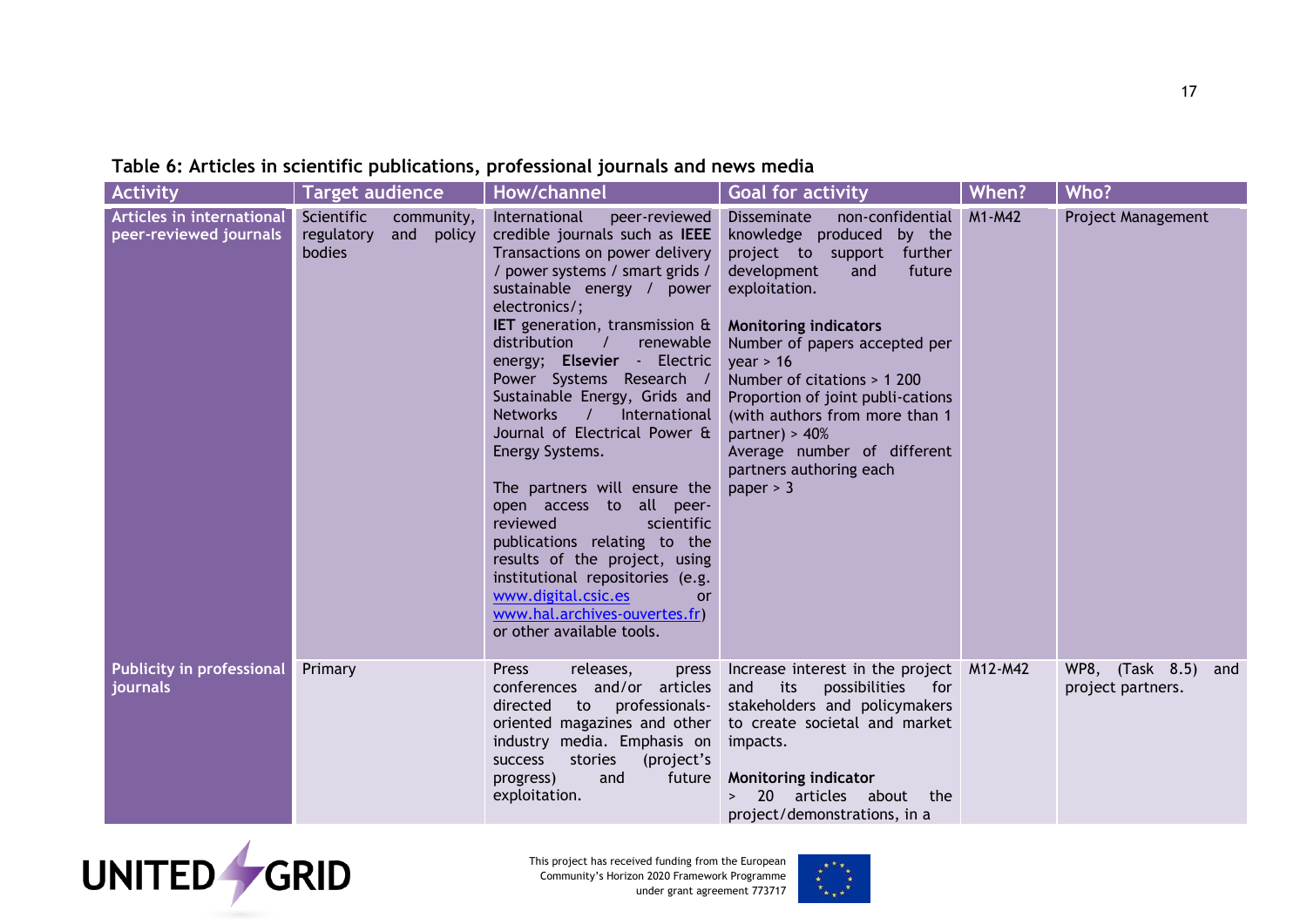|                         |                                             |                                                                                                                                                                    | professionals-oriented magazine                                                                                                                                                                                                                                                                                                                                             |         |                                               |
|-------------------------|---------------------------------------------|--------------------------------------------------------------------------------------------------------------------------------------------------------------------|-----------------------------------------------------------------------------------------------------------------------------------------------------------------------------------------------------------------------------------------------------------------------------------------------------------------------------------------------------------------------------|---------|-----------------------------------------------|
| Publicity in news media | Primary, Secondary                          | <b>Press</b><br>releases,<br>press<br>conferences and/or articles<br>directed to public news media,<br>i.e. about the scenarios (WP2)<br>and the demo sites (WP7). | interest<br><i>Increase</i><br>in,<br>and<br>awareness of, the project and<br>its possibilities among local<br>population of areas where the<br>demonstration projects take<br>place as well as other smart grid<br>users.<br><b>Monitoring indicator</b><br><b>20</b><br>articles about<br>the<br>$\geq$<br>project/demonstrations in a<br>professionals-oriented magazine | M12-M42 | (Task 8.5)<br>WP8<br>and<br>project partners. |
| <b>Debate articles</b>  | Core, Primary, especially<br>policy makers. | the policy changes<br><b>Discuss</b><br>which are required to facilitate<br>the development of<br>smart grids in professional<br>and/or public media.              | To be decided.                                                                                                                                                                                                                                                                                                                                                              | M42     | To be decided.                                |

## **Table 7: Conferences, meetings and workshops**

| <b>Activity</b>                                                 | Target<br>audience | How/channel                                                                                                                                                                                                     | <b>Goal for activity</b>                                                                                                                                                                                                                                                | When?     | Who?                |
|-----------------------------------------------------------------|--------------------|-----------------------------------------------------------------------------------------------------------------------------------------------------------------------------------------------------------------|-------------------------------------------------------------------------------------------------------------------------------------------------------------------------------------------------------------------------------------------------------------------------|-----------|---------------------|
| <b>Scientific conferences</b>                                   | Core, Primary      | UNITED-GRID will be present at the<br>well-recognised<br>scientific<br>conferences in the fields of research<br>such as IEEE PES-GM meetings, IEEE<br>ISGTs, IEEE PowerTech, or PSCC.                           | Present project results and the M1-42<br>project as such.                                                                                                                                                                                                               |           | Project Management. |
| Liaison<br>and<br>in<br>participation<br>initiatives and events | Core               | liaison with networks<br>Activities<br>/initiatives (e.g., KIC innoEnergy,<br>ISGAN,<br>Smart Grid<br>taskforce,<br>Interflex, FED (Urban Innovative<br>Actions initiatives), m2M (ERANET-<br>Smart Grid Plus). | Monitoring indicator<br>0f<br>Number<br>international<br>initiatives<br>networks<br>and<br>effectively reached $> 5$<br>Policy and regulation activities ><br>2 annually<br>Innovation development activities<br>> 10<br>Thematic and scientific events > 2<br>annually | $M1 - 42$ | Project Management. |